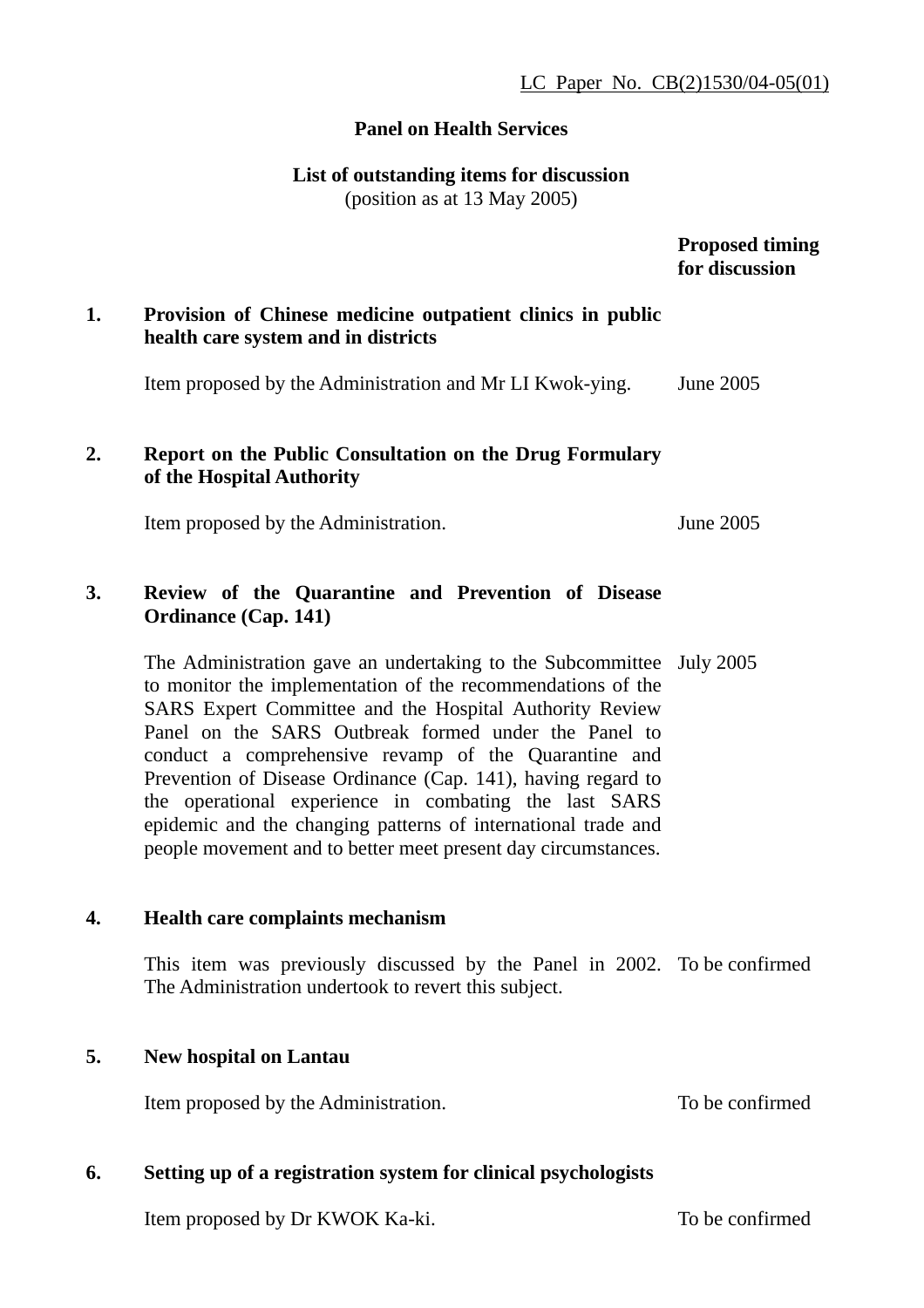## **Proposed timing for discussion**

## **7. Redevelopment of Prince of Wales Hospital (PWH)**

Item proposed by the Administration.

The item was previously discussed by the Panel on 14 June 2004. Members requested the Administration to report in due course the outcome of the feasibility study to explore the Public/Private Partnership option to see if it could enhance efficiencies in the PWH project.

#### **8. Long-term health care financing**

Item proposed by the Administration.

Members were briefed on the key findings of the Administration's initial research on the feasibility of a medical savings scheme in Hong Kong, i.e. the Health Protection Account (HPA) scheme, on 14 June 2004. Members' views on the HPA scheme were mixed.

#### **9. Euthanasia and related matters**

Hon CHOY So-yuk proposed in the last legislative session that To be confirmed the Panel should hold a joint meeting with the Panel on Home Affairs to discuss the existing policies on euthanasia and related matters.

#### **10. Long term health care strategies**

Item proposed by Dr KWOK Ka-ki. To be confirmed

# **11. Enhancing the provision of dental care for the elderly and extending school dental care services to post-primary students**

Item proposed by Dr KWOK Ka-ki. To be confirmed

To be confirmed

To be confirmed